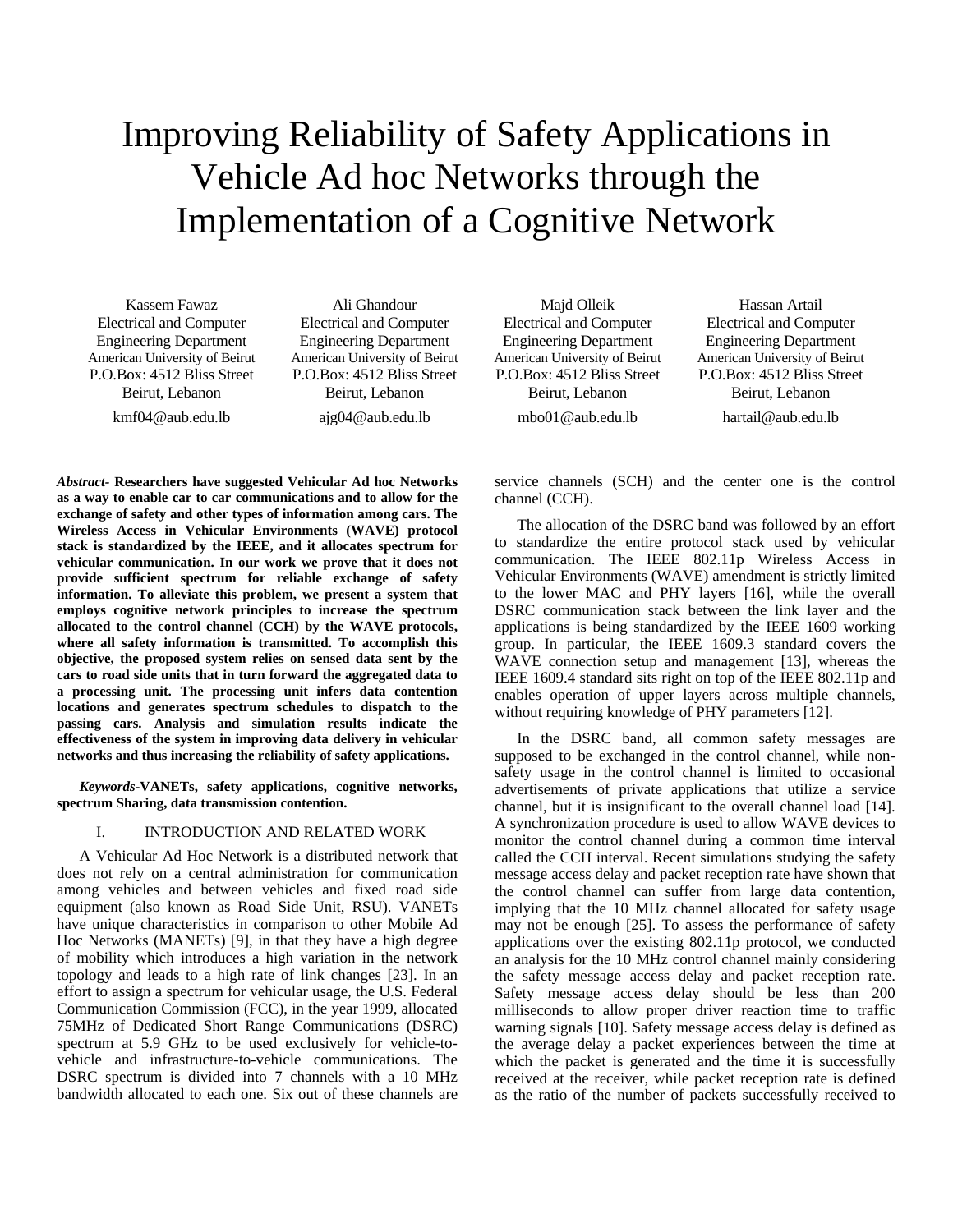the total number of packets transmitted. Moreover, the system must deliver safety packets reliably especially that broadcast scenarios constitute a key part of a VANET's usage [24]. Therefore, the sender cannot expect acknowledgments, and thus he cannot tell if a packet was successfully received. Actually, according to [27], the probability of message delivery failure in a vehicular network should be less than 0.01.

These two parameters were analyzed widely in literature. In [17], access delay was found to be around 1.2 ms and in our simulations the delay was less than 1.5 ms. Packet reception rate values obtained from the literature as well as from our own performed simulations show that the packet reception rate falls well below the expected value of 0.99. In [24], the probability of reception was found to be less than 0.6 at zero distance under the Nakagami radio propagation model. Similar results were found in [17]. Our simulations produced consistent results and showed that the packet error rate is much greater than 0.01. These results suggest that the 10MHz allocated to the DSRC control channel cannot provide performance guarantees under realistic road and traffic conditions. Some researchers suggested that non-safety use of DSRC ought to be severely restricted during peak hours of traffic to insure that automotive safety is not compromised [6], although such solutions for spectrum scarcity could impact the commercial side of DSRC. Other researchers have proposed some enhancements to the existing safety applications using a repetition scheme [10][17][26]: the sender vehicle repeats the transmission of the safety message several times to increase the reliability of safety communications. It is shown in [17] that such scheme would in fact increase the probability of reception rate to above 99%, making safety communications reliable over the control channel. However; a 20 MHz bandwidth and a low message size of 200 bytes were assumed, meaning that the repetition scheme scales badly with the increase of the safety message size. In fact, it is suggested in [22] that the message size would reach 800 bytes after adding security features to it. Also, repetition incurs additional traffic on the control channel which can cause significant delays. To assess this hypothesis, we performed a simulation that adopts the same topology and parameters used in [17], but cars were distributed on four lanes, and a message size of 800 bytes was used. We implemented repetition and restricted it to a maximum of 10, which is in fact below values that reached 30 and were proposed in some schemes, like [26]. In our simulations the delay exceeded in some cases 1 second, and the average was above 200ms. This clearly violates the delay limit, and in that sense, repetition schemes also fail to provide reliable safety communications in all situations. Given the above, we propose to apply Cognitive Network principles to VANET environments to alleviate the data contention that could take place in the control channel.

A cognitive network inherits its properties from the concept of cognitive radio, which, in addition to its awareness and adaptive capabilities, can use previous knowledge relying on learning and acquired experience to adapt to a non predefined scenario [11]. The cognitive radio technology is based on the

notion of utilizing open spectrum in the space, time, and frequency dimensions that until now have been unavailable [7]. The FCC Spectrum Policy Task Force recommended in its report on November 2002 to adopt cognitive radio as a method for additional spectrum access [6]. The main idea of cognitive radio is to periodically sense the radio spectrum, intelligently detect occupancy and usage in the spectrum, and finally make the decision to adjust its radio parameters to opportunistically communicate over spectrum holes of the primary system. This principle has attracted a great deal of attention from both academia and industry. Indeed, the Defense Advanced Research Projects Agency (DARPA) has initiated recently the nextgeneration communications (XG) program to develop the socalled opportunistic spectrum access techniques for military and emergency applications [2]. Our system implements a cognitive network to offer cars on the road additional spectrum from the TV band that is underused [5], thus rendering the exchange of safety messages between cars more reliable and actually faster.

A cognitive network would enable the coexistence of spectrum between primary and secondary users in licensed and unlicensed bands, where primary users are the licensed ones who reserved the spectrum, while the secondary users are those who are using the same spectrum on a non interfering basis. Related to this, a cognitive-network-based system is currently being developed by the IEEE 802.22 working group, which is chartered with the development of a CN-based Physical and Medium Access Control layers for use by license-exempt devices in the spectrum allocated to the Television service [4]. The 802.22 system is composed of a fixed point-to-multipoint wireless air interface in which a base station (BS) manages its own cell and all associated Consumer Premise Equipments (CPEs). The BS controls the medium access in its cell and transmits to the various CPEs. In addition to its traditional role, a BS also manages a unique feature of distributed sensing by instructing the various CPEs to perform measurement of TV channels. Based on the feedback, the BS decides what to do, like allowing transmissions on channels or stopping them.

We conclude this section by describing the notion of cognitive radio ad hoc networks (CRAHNs) proposed in [1]. A CRAHN differs from classical ad hoc networks in that it deals with a changing spectrum environment while protecting the transmission of the primary users. In order to adapt to dynamic spectrum environments, the CRAHN incorporates the following functions in the classical layering protocol: spectrum sensing, decision, sharing, and mobility. Spectrum sensing is used to identify spectrum holes, while the decision is made to select the appropriate band to use. Spectrum sharing offers the capability to coordinate between the available nodes, and finally, spectrum mobility is used in case of a handover when a primary user is detected and when the cognitive users evacuate the spectrum.

## II. PROPOSED SYSTEM

This paper presents a system that represents a cognitive vehicle ad hoc network to face spectrum scarcity in the control channel, in urban areas. Our approach to designing the system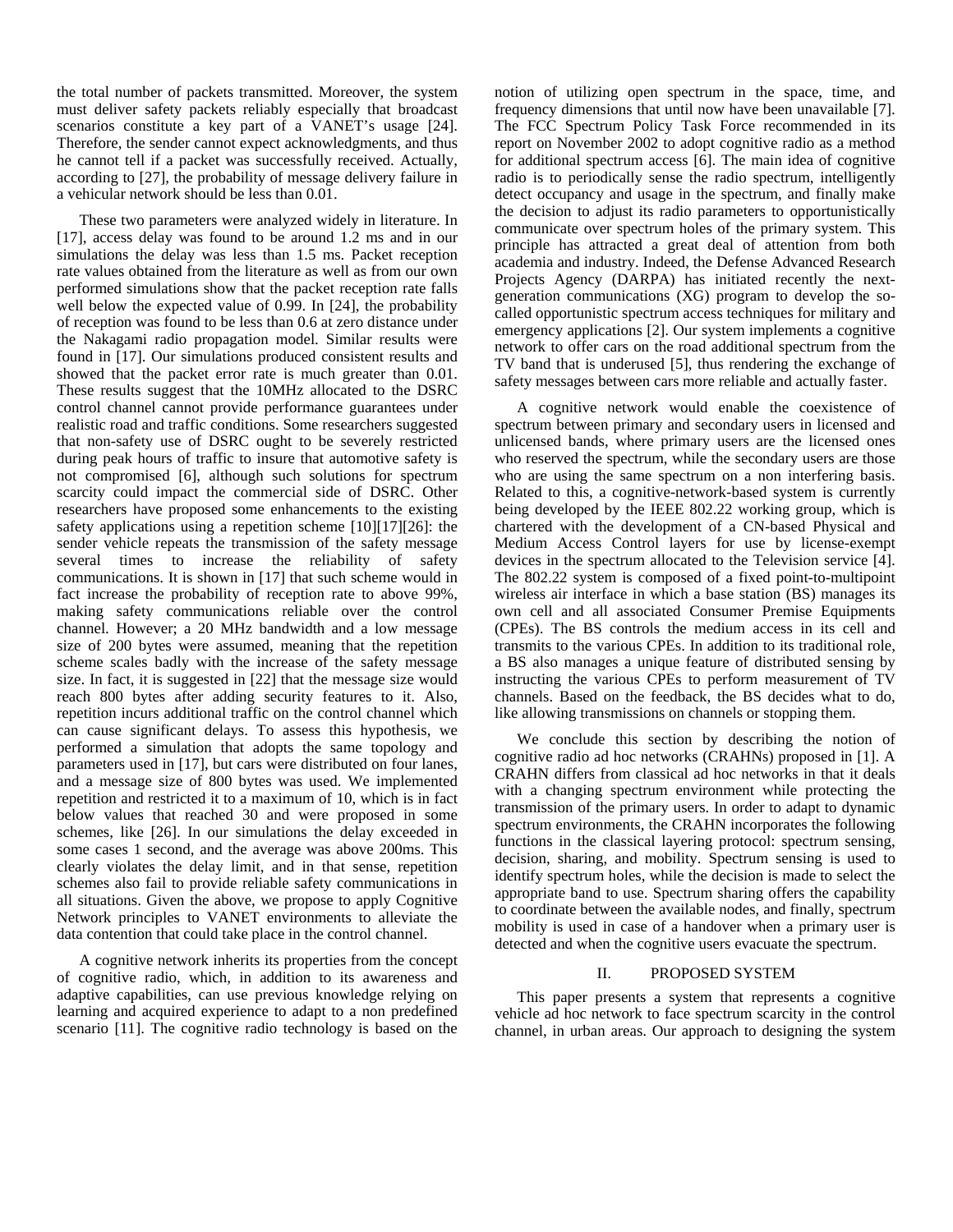takes into consideration several aspects. First, our proposed system is dynamic in how it increases the spectrum allocated to VANETs in the standard. A vehicle is allocated additional spectrum on speculated need basis reflected by contention. Second, the system relies on a learning algorithm to react to non-previously encountered situations, to predict or forecast car contentions, and to identify free parts of the spectrum based on a linear prediction model and past gathered data. Moreover, our proposed system is totally distributed and decentralized, and thus it avoids a single point of failure. Finally, the infrastructure which we are proposing is assumed to possess modest processing power, which makes the future deployment of the system easier and more feasible. Since the processing is local and the processing units need not to be interconnected directly, the privacy of drivers' behaviors is basically respected as no driving patterns are being collected and no global profiles of cars and drivers are developed. One very important point in our approach is the employment of cognitive radio concepts, which essentially translates to allowing the use of the additional spectrum as a secondary user, while employing techniques to prevent interference to licensed users.

#### *A. Control Channel Extension Scheme*

The application of cognitive radio in VANETs is enabled by the physical layer described in IEEE 802.11p.The modulation scheme adopted for a single channel is OFDM, where the control channel is divided into 64 sub-channels (48 are data) with a variety of modulation rates and coding rates. The subchannels are overlapped so that the inter-carrier spacing is 0.15625 MHz and it is equal to the bandwidth of a single subchannel. Actually, this bandwidth is half that of 802.11a and it is appropriate to combat frequency selective fading and Doppler shifts. Given so, bit rates can vary within 3, 4.5, 6, 9, 12, 18, 24, and 27 Mbps. As a result, to achieve more throughput in the network, it would be desirable to be able to achieve high bitrates. However, this comes at a cost, increasing the bit rate by increasing the modulation order and decreasing the coding rate would increase the required SNR and thus increase the BER which will make the situation worse [18].

As a matter of fact, the widening of the control channel spectrum can be done by simply extending it to the band indicated by the cognitive radio mechanisms. The newly added spectrum is divided into sub-channels with the same parameters as those defined in 802.11p (inter-carrier spacing of 0.15625 MHz) while preserving the orthogonality requirement. So the number of available sub-carriers increases to suit the system's requirements. This allows the bandwidth of the subcarriers to stay constant, and the bit rate to increase but by preserving the modulation order and the coding rate. This form of an OFDM, where the implementation achieves the high data rates via collective usage of a large number of non-contiguous subcarriers, is called non-contiguous OFDM (NC-OFDM) [20]. NC-OFDM provides the necessary agile spectrum usage needed when portions of the target licensed spectrum are occupied by both primary and secondary users. When they detect a primary user, the secondary users deactivate subcarriers that can

potentially interfere with him. In this regard, techniques have been proposed to implement NC-OFDM transceivers, like the one in [21] which introduces an algorithm for quick pruning of the fast Fourier transform (FFT) that represents the core component of an NC-OFDM transceiver. This, plus the fact that enabling car communication technologies are being developed makes our proposed system feasible and also attractive since it realizes a system that is more in line with the recommendations and trends for solving spectrum scarcity issues.

## *B. Network Contention Metric*

A main operation of the system is to determine the areas along the road that suffer from data transmission contention. We need to define a metric that quantifies contention at each location of the road. We say that the control channel suffers from contention if the needed bitrate (actual bitrate) exceeds the offered bitrate (available bitrate). Contention Window (CW) of 802.11 might seem an appropriate contention metric. However, the DCF (Distributed Coordination Function) technique for medium access mechanism of IEEE 802.11 incurs delays that are not modeled by any sense in the contention window CW. According to DCF, whenever a station senses the medium to be busy, it pauses its backoff timer until the medium is found idle again. These delays infer contention in the medium and affect the overall performance, and thus affect the transmission of the safety information. We simulate two different scenarios, one suffering from network contention and the other not. The contention window used by each station just before its successful transmission was collected while increasing number of transmitting stations. The data actually failed to differentiate between the two scenarios as the measurements coincided, clearly yielding no clear cut determination of the contention.

In the literature, some metrics are defined to be used for measuring load at the control channel. The interferer number is defined in [26] and the communication density in [15]. These metrics lack the needed practicality to be implemented in a real system. Some variables used in these metrics are hard to be estimated in real time by individual cars, such as vehicular density and interference range. Therefore, in order to determine contention at a given location, we propose a network contention metric  $C_r(t)$  that represents the contention level in region  $r$  at time *t*. If this metric is above a certain threshold  $C_{th}$ , then it is assumed that this region *r* suffers from network contention.

We made the contention metric at time *t* rely on  $C_r(t-1)$  and on the newly sensed contention  $\widehat{C_r}$  so as to account for changes in the contention level and to make the system robust to fallacious data. For a given location  $r$ , the contention is related to the average number of safety packets transmitted and their average sizes, and the channel capacity in this region as reflected by the achievable bitrate according to the adaptive modulation scheme employed in IEEE 802.11. Thus, if the system accounts for near history reflected in  $C_r(t-1)$  while always considering the current sensed results of contention reflected by the cars, the new  $C_r(t)$  should model actual contention accurately.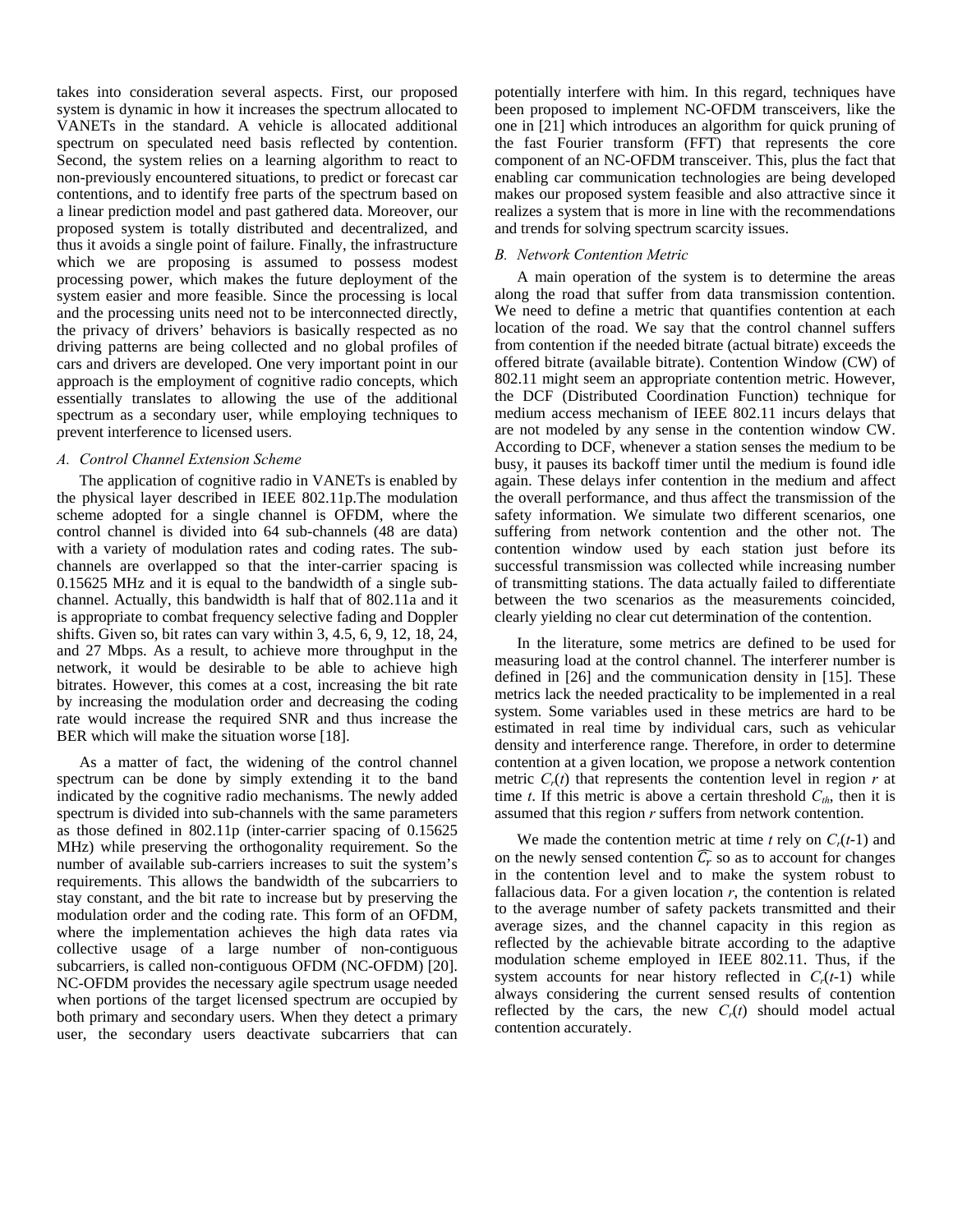The contention at region *r* and time *t* is calculated in Equation (1) using a linear prediction model similar to the approach employed to calculate the Round-Trip Time (RTT) in the TCP protocol [19]:

$$
C_r(t) = \gamma C_r(t-1) + (1-\gamma)\widehat{C_r}
$$
 (1)

where  $\gamma$  reflects the weight given to history, and  $(1 - \gamma)$ denotes the weight of the sensed contention.

The sensed metric  $\widehat{C_r}$  depends on the evaluation of data relayed from *n* cars.  $\widehat{C_r}$  is a linear combination of two factors, the first being the product of the access delay *D* of safety packets, and the channel's offered bitrate *B* divided by the average payload size *S*, while the second factor being the average number of untransmitted safety packets *U* per total attempted transmissions. With higher contention, *D* increases due to the 802.11 carrier sensing mechanism, where each node pauses its backoff timer during the MAC backoff process whenever it senses a busy channel. Those incurred delays that are actually affected by the channel available bitrate *B*, provide a partial contention indication. The payload size *S* is used to get the average delay per byte, and finally, the number of untransmitted packets *U* also increases with contention since the control channel interval is limited to 50 ms and the collision avoidance mechanism imposes that certain packets will never be able to get transmitted if contention persists. The result is a unitless sensed contention metric that is calculated as follows:

$$
\widehat{C_r}(t) = \alpha \frac{D_r \times B_r}{S_r} + \beta U_r \tag{2}
$$

The symbols *Dr*, *Br*, *Sr* and *Ur* are the parameters *D*, *B*, *S* and *U* respectively at region *r*. The experimental method to compute  $\alpha$  and  $\beta$  is shown in section *III.B* below.

#### III. System Architecture

The proposed system is composed of several entities that enable its operations. The major ones are the vehicle, the road side unit (RSU), and a local processing unit referred to as the local acquisition and processing unit (LAPU).

#### *A. Entities Description and Layout*

The system topology is depicted in Figure 1. In the following we state the capabilities each component implements. The first component, the vehicle, is assumed to include an onboard computing unit (OBU) that implements the WAVE standard family previously described and whose radio is software defined. It also comprises an on-board GPS, a navigator with its associated maps, a spectrum sensing unit for secondary usage of specific spectrum through cognitive radio, an on-board central computer with I/O interfaces. In fact, all those assumptions are reasonable and most of the features are already deployed in present commercial cars.

The second component, namely the RSU, refers to the definition indicated in the WAVE standard. It has the ability to communicate simultaneously with multiple OBUs, and it is

assumed to have a software-defined radio and memory capabilities for caching relevant information presented later.

The third component is the Local Acquisition and Processing Unit (LAPU) which is a computer with modest processing capabilities and a regular size associated database. While no entity from the ones presented so far is cognitive by itself, the system as a whole is cognitive since learning, adaptation, and reaction will be taking place at different locations and through various entities. The specific spectrum that the cars use as secondary users is the TV spectrum since it is clearly underutilized. Each RSU is connected to all of its next hop RSUs (along the road directions which could be 1 or 2 ways) through the same LAPU. On the other hand, each LAPU is independent by itself and is not connected to other LAPUs.



**Figure 1: Proposed System topology.** 

In the proposed system, vehicles are regarded as consumers as they are supposed to finally benefit from the expanded spectrum in order to enhance the dissemination of safety related data. They also act as information gatherers to feed the decision-making process with timely and necessary information. By this, they perform a dual role in the cognitive radio paradigm: on one hand, they are the secondary users in the expanded spectrum, and on the other hand they are responsible for the sensing step that constitutes the first stage towards cognition.

#### *A.1 Car Operation*

Every 20 meters, a car initiates the process of "information gathering". The 20m distance is a reasonable assumption of the distance unit step of the system. It is mainly used to quantize the continuous road into points where each point represents a 20m length region *r* of the road. The process of information gathering for a specific region *r* works as follows: Every time the car enters the control channel interval  $i$ , it temporally stores the data present in Table 1.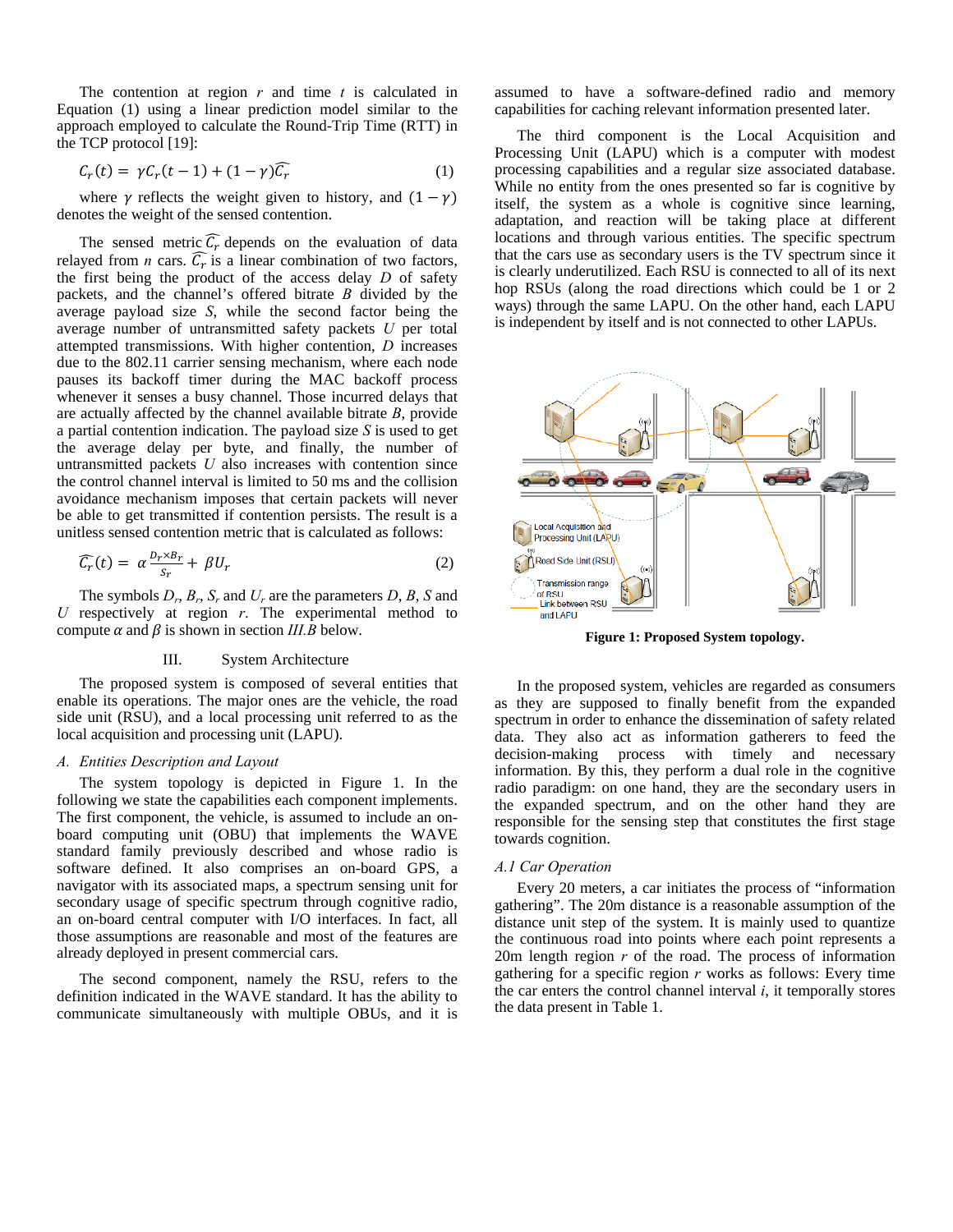**Table 1: Car gathered data at interval** *i* 

| $td_{r,i,j}$  | access delay time of each successfully transmitted safety packet j |
|---------------|--------------------------------------------------------------------|
| $tx_{r,i}$    | number of sent safety packets at the end of CCH                    |
| $S_{r,i,k}$   | payload size of all observed safety packets (sent and received)    |
| $a_{r,i}$     | number of attempted but not transmitted safety packets             |
| $b_{r, i, j}$ | available bitrate at region $r$ for each safety packet $j$         |
| $pl_{r,v,h}$  | power level measured for TV channel $\nu$ at SCH interval h        |

Also, when the car enters the service channel interval *h*, it takes measurements of the power levels of *b* TV channels, where each channel is defined to be 6 MHz. It is worthy to note that the car must cease the information gathering process at the end of either a CCH or SCH interval if it exceeds the 20m while in the middle of one of the two intervals.

At the end of the process of "information gathering", the car has to perform a "data aggregation" step as to minimize the size of data sent to the RSU. It has basically to create a record that summarizes collected data for the last 20 meters. In this step the car averages the different information gathered during the preceding *N* control channel intervals and *M* service channel intervals. The car *c* computes:

- 1. The total number of transmitted packets:  $TX_r^c = \sum_{i=1}^N tx_{r,i}$
- 2. The total number of non-transmitted packets:  $A_r^c = \sum_{i=1}^N a_{r,i}$
- 3. The average number of non-transmitted packets per attempted:  $U_r^c = \frac{A_r^c}{T r^c}$  $\overline{TX_r^c+A_r^c}$

4. The access delay: 
$$
D_r^c = \frac{\sum_{i=1}^{N} \sum_{j=1}^{tx_{r,i}} t d_{r,j,i}}{TX_r^c}
$$

5. The average payload of sent and received packets:  $N \nabla^{tx} r_i$ 

 $f(x)$ ,

$$
S_r^c = \frac{\sum_{i=1}^N \sum_{k=1}^{n-r} s_{r,k,i}}{TX_r^c}
$$

6. The average bitrate at r: 
$$
B_r^c = \frac{\sum_{i=1}^N \sum_{j=1}^{l x_{r,i}} b_{r,j,i}}{TX_r^c}
$$

- 7. The total number of sensed power measurements:  $P_r^c = M$
- 8. The average power for each sensed TV channel *v* at *r*:  $PL_{r,v}^c = \frac{\sum_{h=1}^{M} pl_{r,v,h}}{pc}$  $P_r^c$

In every 20m, the car goes through multiple CCH intervals. In fact, a car moving with an average speed of 60 Km/h will alternate between a CCH interval and SCH interval at least 12 times. The car is storing 1 record every 20m, thus the averaged data of  $TX_r^c$ ,  $A_r^c$ ,  $U_r^c$ ,  $D_r^c$ ,  $S_r^c$ ,  $B_r^c$  and  $P_r^c$  processed by 1 car during 6 CCH intervals all falls in the same region *r* and gives redundancy to the results and reduces errors.

## *A.2 RSU Operation*

The RSU maintains proactively-updated tables, one for each next hop RSU, provided from a predefined LAPU that contain a header indicating the next hop RSU and the following fields: estimated contention locations along the path till this next hop RSU, and the corresponding additional spectrum allocated. The RSU acts as a middleware between the OBUs and the LAPUs. The RSU collects information saved by the vehicle when it is in its transmission range and relays this data to the corresponding LAPU. Upon the receipt of the next hop RSU information from the car, the RSU provides the car with the needed data from the corresponding stored table: the additional spectrum at the estimated data contention locations along its path. However, if the car was unable to predict or does not want to share its next hop RSU, it will put a special character in the next hop field of the message sent to the RSU. In such a situation, the RSU will send it all the next hop RSU tables. Thus the car will have all its possible paths covered with the corresponding contention locations and available spectrum. The RSU is also responsible for assigning a set of TV channels for each passing car making it responsible for checking their power levels (thus their potential availability) in a manner that guarantees that the whole TV band spectrum is sensed in a continuous. The flow of information among the entities of the system is depicted in the diagram of Figure 2.



**Figure 2: Proposed system overall interaction.**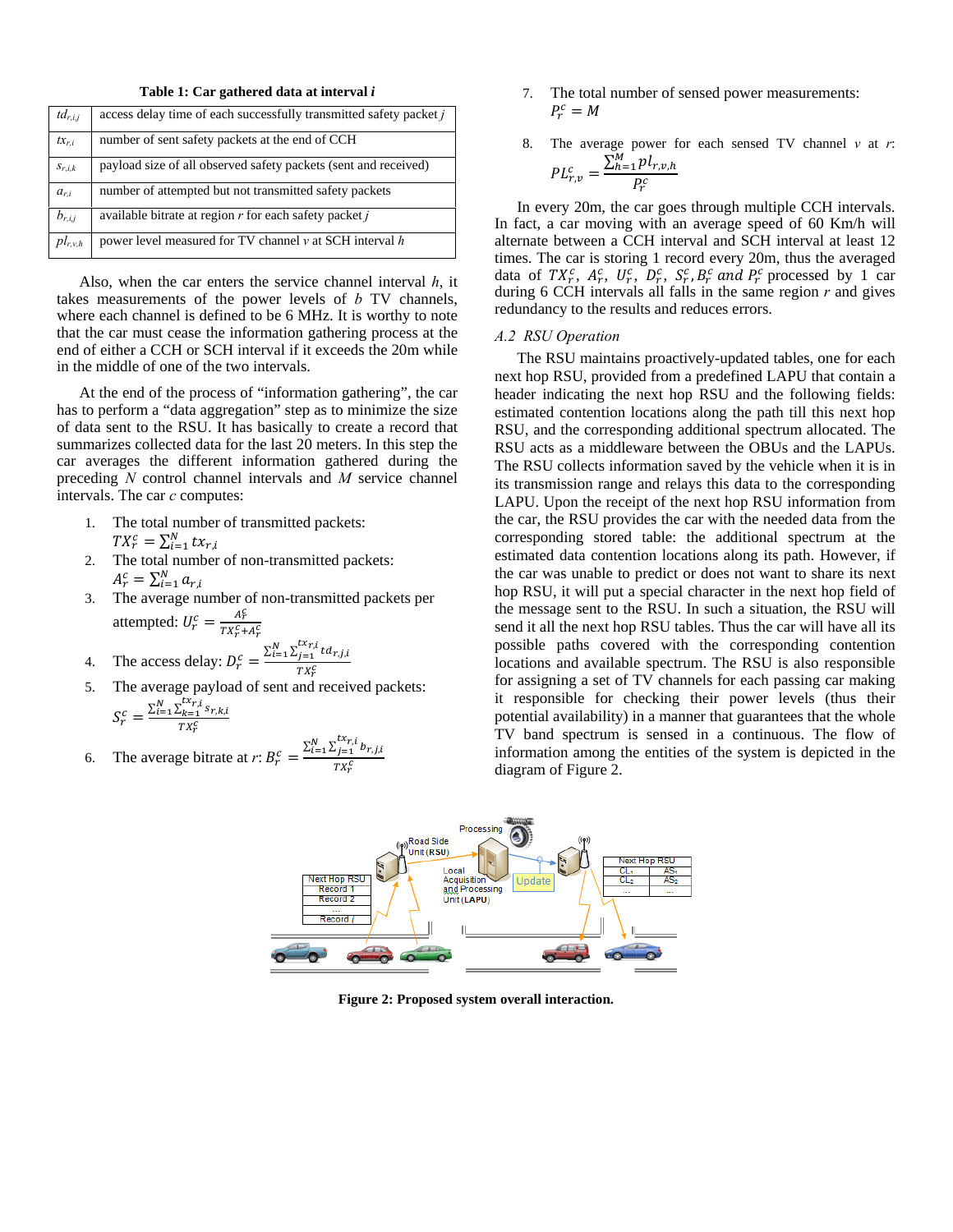## *A.3 LAPU Operation*

The LAPU is the main processing and storage unit of the system. It is responsible for the generation of the tables maintained at its connected RSUs. The LAPU tries to accurately estimate the data contention locations along the path between each pair of its connected RSUs, and then tries to find all the available white channels in the TV spectrum band where the control channel could be extended at those specific contention locations.

 The LAPU, after receiving input data from the RSU for *n* cars providing measurements for *r*, calculates the final values of:

- 1. The access delay for *r*:  $D_r = \frac{\sum_{c=1}^{n} TX_r^c \times D_r^c}{\sum_{r}^{n} TX_r^c}$  $\sum_{c=1}^n TX_r^c$
- 2. The average number of non-transmitted packets:  $U_r = \frac{\sum_{c=1}^{n} U_r^c \times (A_r^c + TX_r^c)}{\sum_{r}^{n} (A_r^c + TX_r^c)}$
- $\sigma_r \frac{\sum_{c=1}^{n} (A_r^c + TX_r^c)}{\sum_{c=1}^{n} (A_r^c + TX_r^c)}$ <br>3. The average number of payload sizes:  $S_r = \frac{\sum_{c=1}^{n} S_r^c \times TX_r^c}{\sum_{r}^{n} T_{r}^{rc}}$  $\sum_{c=1}^n TX_r^c$

The LAPU is now able to calculate the measured contention metric  $\widehat{C}_r$  (Equation 2) and incorporate it into the linear prediction model of  $C_r(t)$  (defined in Equation 1).

For each car *c*, the LAPU updates the corresponding TV channel power value that *c* sensed according to the following:

$$
PL_{r,v}(t) = \delta PL_{r,v}(t-1) + (1-\delta)PL_{r,v}^{c}
$$
 (3)

It is important to note here that for the TV transmission, the use of the different channels is static and all the white channels are stored in a database, as specified by the FCC released in November 2008 [8]. While this learning can automatically determine those static white channels, it will also be beneficial when dealing with other secondary users trying to cognitively use the TV spectrum.

The value of  $\gamma$  and  $\delta$  should be chosen in order to guarantee a quick convergence of the system while keeping it robust against wrong data. Moreover,  $\gamma$  should be smaller than  $\delta$  since each  $\widehat{C_r}$  is generated by measures from *n* cars while  $PL_{r,v,t}$  is generated only from one car. A typical value of  $\gamma$  could be 0.5 with equal weight to the history and to the aggregated sensed data. The parameter  $\delta$  could be assigned a value of 0.15 to stress on the history component.

#### *B. Determining the weight values*

This section describes the experimental procedure used to derive the values of  $\alpha$  and  $\beta$  used throughout the system. The experimental procedure includes of the simulation of the IEEE 802.11p draft standard. To decide over the model's values of  $\alpha$  and  $\beta$ , multiple scenarios of network contention were developed. As mentioned before, the bit rate in 802.11p over the 10 MHZ control channel varies between 3 Mbps and 27 Mbps with the nominal bit rate

considered to be 6Mbps. When considering a control channel interval of 50 ms and a bit rate of 6Mbps, the channel capacity in the control channel interval becomes:  $\frac{6Mbps \times 50ms}{8} = 37500 bytes$ 

This is considered to be the threshold case; any input to the network that is more than 37500 bytes during 50 ms will lead to network contention. Considering 100 cars in each other transmission range, the network contention threshold will be achieved when each car broadcasts a message of 187 bytes at 3Mbps. Similarly, two more scenarios were considered, a scenario of 200 cars each broadcasting a message of 187 bytes at 6 Mbps, and another one of 100 cars each broadcasting a message of 750 bytes at 12Mbps. The simulation was based on the network simulation software NS2, which includes support for the IEEE 802.11p Dedicated Short Range Communication (DSRC) standard, and therefore, provides realistic and accurate simulation of the proposed system [3].

For each scenario, the transmission range was set to 0.586 mW (250 m), and separation between two cars was set to 5 m. Furthermore, the cars were assumed to be in a traffic jam, so that they are stationary, and were distributed equally on four lanes. Each car broadcasts once per control channel interval a message to the cars in its transmission range, where the size of the message was determined by the simulated scenario. Furthermore, each car began broadcasting randomly within the control channel interval. The simulation was repeated 100 times for each scenario.

For all the simulations, the values of the access delay divided by the payload and multiplied by the offered bitrate in the channel were plotted against the average number of untransmitted packets per attempted number of transmitted packets. In this respect, the dependent variable is in effect the channel capacity divided by the throughput, which is the inverse of the effective channel utilization. Next, a linear regression was performed to derive the threshold using the combined data from all three scenarios. The results are illustrated in Figure 3.



**Figure 3: Linear Regression of the threshold scenario.**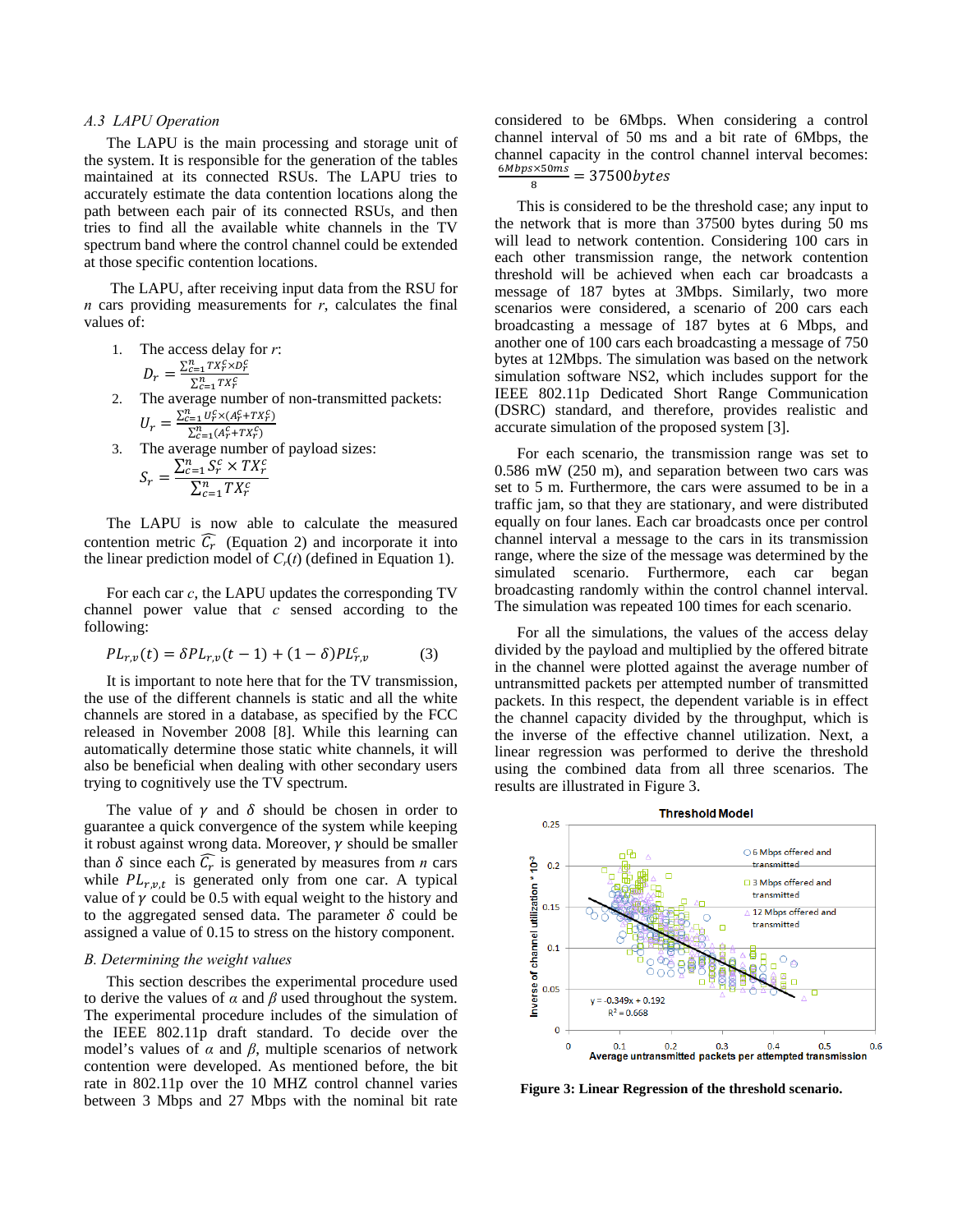The graph in Figure 3 shows a linear trend with correlation equal to 0.81. By linear regression and after normalizing  $C_{th}$  to 100, we found *α* to be 520 and *β* to be 182.

#### *C. Overall Interaction*

In this section, the components of the system earlier described will be put together to form the complete picture. A car will be assigned a set of TV channels. Every 20m, the car will store a record containing the power levels of these channels, the location coordinates, the contention metrics and a timestamp as described in the previous sections. When a car and an RSU become in the transmission range of each others, an exchange of information will occur. The car will provide the RSU with its next hop RSU along its path with all the records stored since the last RSU. The RSU on the other hand will check the next hop RSU sent by the car and will accordingly forward to the car the corresponding table proactively maintained in its memory. The car will now possess the table indicating the predicted data contention locations along its path till the next hop RSU with the associated additional spectrum at these locations. The car will then extend the control channel to this additional spectrum at these locations and will use it regularly. It should be kept in mind that the car cannot directly transmit on this additional spectrum. In fact, it should perform first a fast sensing to guarantee that the additional spectrum is indeed free at the moment of transmission. But on the other hand the car should not worry about other cars not receiving the message, since all cars possess the same table and should be listening to the same extended control channel at the specified locations.

Meanwhile, the RSU relays the information received from the car to the LAPU. The LAPU generates its estimates about the contention locations and the free spectrum. The LAPU does not directly update the tables stored at the RSUs; in fact, it waits till the change exceeds a portion  $p$  of the road size between 2 direct neighboring RSUs in order to trigger an update of the tables stored at those RSUs. When a table update is received by an RSU, a transition step should take place between the old and the new tables. The RSU after receiving the new table will make sure to send the old and the new tables to a set *C* of transition cars passing by it. In addition, those cars will be requested to only send on the regular non-extended control channel, and to listen to the extended control channel as specified in both the old and the new tables. After this set of transition cars, the new table could then be sent regularly to all passing cars which will resume regular operation sending on and listening to the extended control channel.

## IV. MODEL VERIFICATION

To assess the reliability of the data contention model suggested before, we performed simulation on a network that needs 8 Mbps actual bitrate while the offered bitrate is 6Mbps. The simulation parameters were kept the same as in section *III.B*, and the simulation was repeated 100 times.

Figure 4 shows the results of the first verification experiment. The contention metrics clearly surpass the threshold indicating that the model is fairly accurate and does capture the contention effect of the channel.

The second performed experiment was about assessing the performance and possible improvements introduced by the scheme suggested in this paper. The same threshold scenario was implemented but more bandwidth was introduced: two TV channels were added, which effectively doubled the bandwidth and consequently the bit rate. Again, the simulation was repeated 100 times to get average results. The graph in Figure 5 shows that the newly plotted contention metrics (green triangles) fall below the data contention threshold which indicates also a validation of the model and major improvement that can reach 100%.



**Figure 4: Congested scenario relative to the threshold.** 



**Figure 5: Uncongested scenario relative to the threshold.** 

## V. CONCLUSION

In this paper, we introduced a new practical metric to measure contention in VANETs. More importantly, we have introduced a new system that makes use of cognitive network principles to extend the spectrum allocated for control channel in the DSRC. The system is capable of